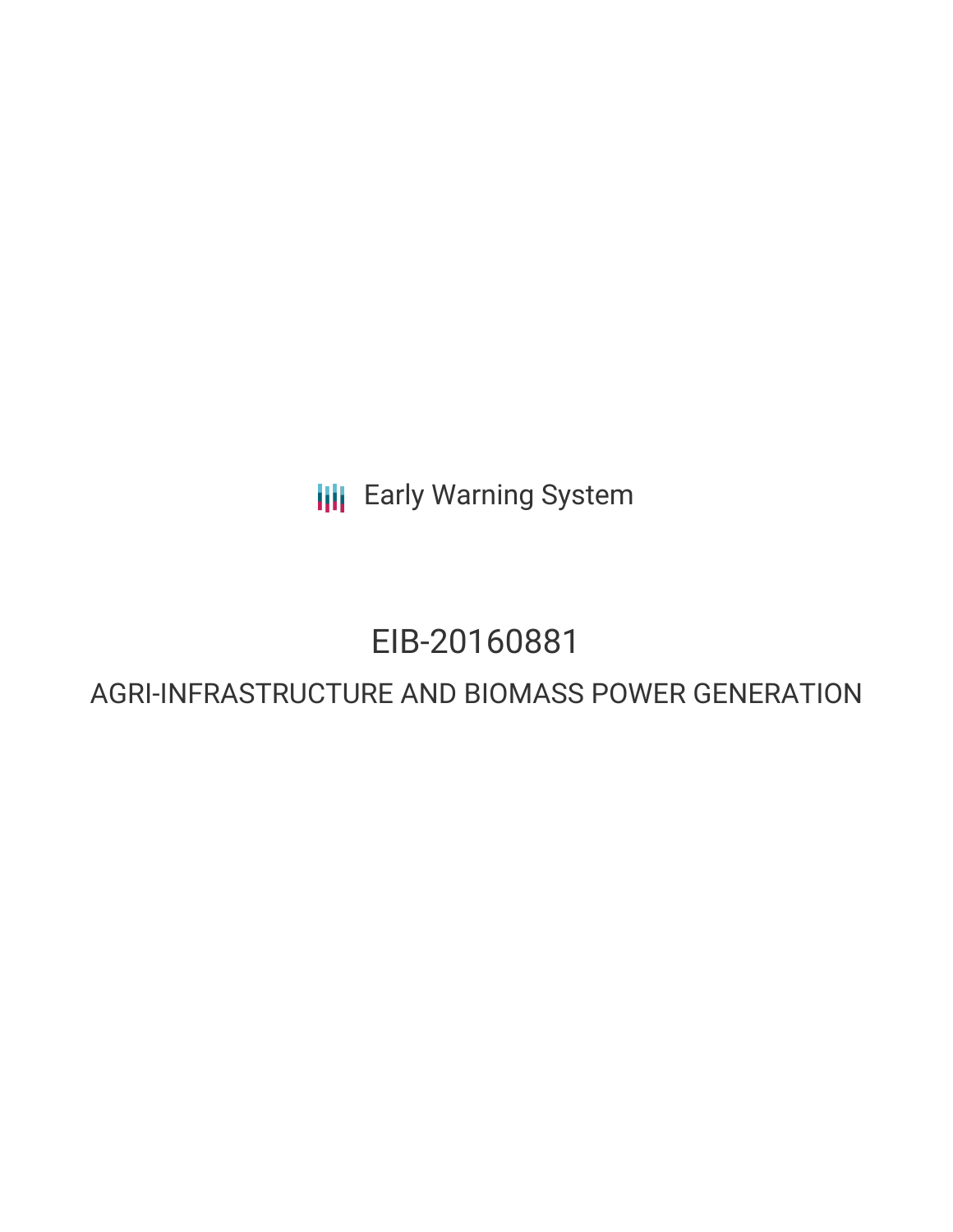

## **Quick Facts**

| <b>Countries</b>               | Ukraine                                                         |
|--------------------------------|-----------------------------------------------------------------|
| <b>Financial Institutions</b>  | European Investment Bank (EIB)                                  |
| <b>Status</b>                  | Proposed                                                        |
| <b>Bank Risk Rating</b>        | U                                                               |
| <b>Borrower</b>                | Kernel Holding S.A.                                             |
| <b>Sectors</b>                 | Agriculture and Forestry, Energy, Industry and Trade, Transport |
| <b>Investment Type(s)</b>      | Loan                                                            |
| <b>Investment Amount (USD)</b> | \$250.00 million                                                |
| <b>Loan Amount (USD)</b>       | \$250.00 million                                                |
| <b>Project Cost (USD)</b>      | $$519.00$ million                                               |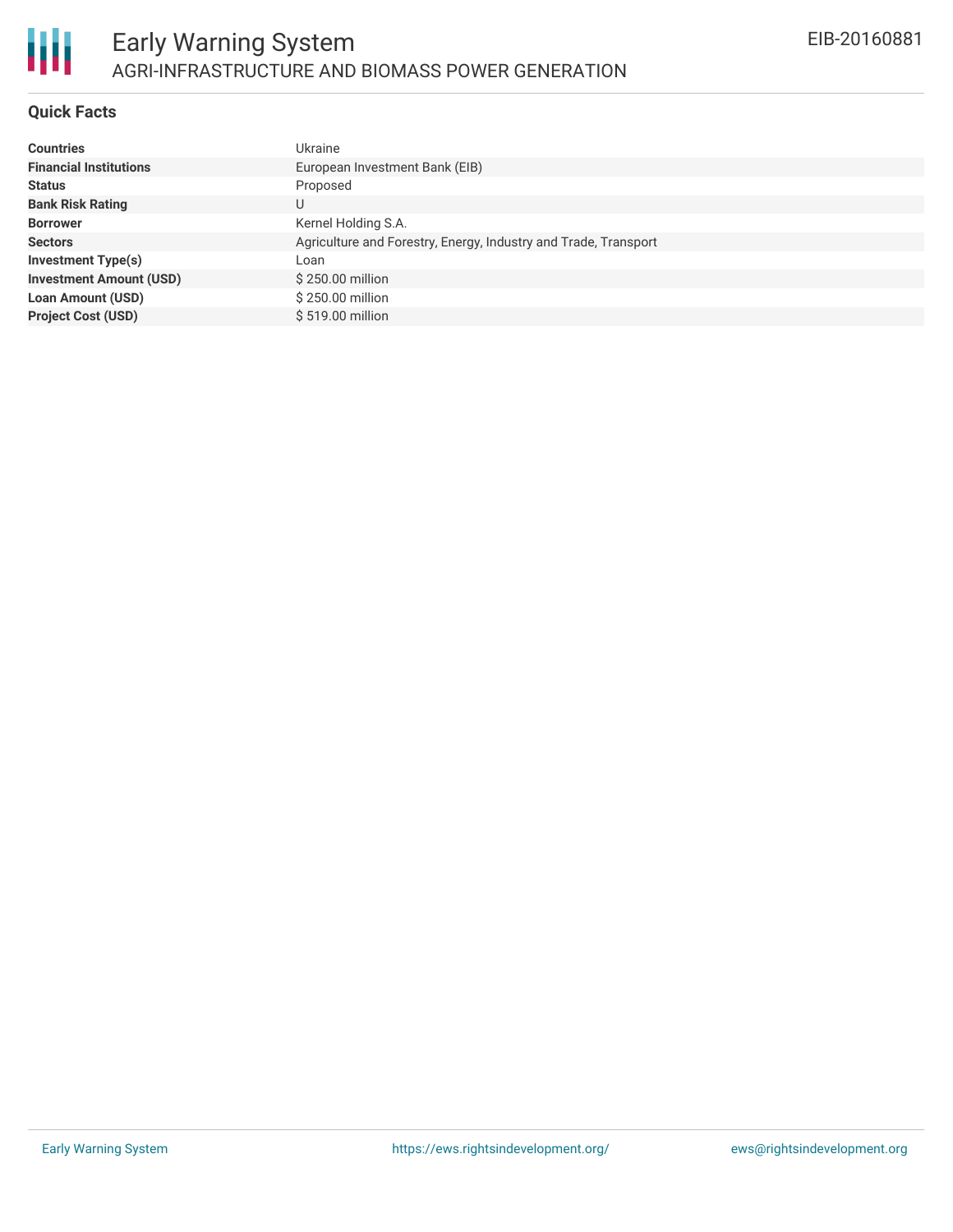

## **Project Description**

According to Bank documents, this project provides financing for two inland grain silos, a grain handling and storage terminal located within the Port of Chernomorsk, five biomass-fired combined heat and power plants, and one sunflower oil crushing plant, in different locations in Ukraine.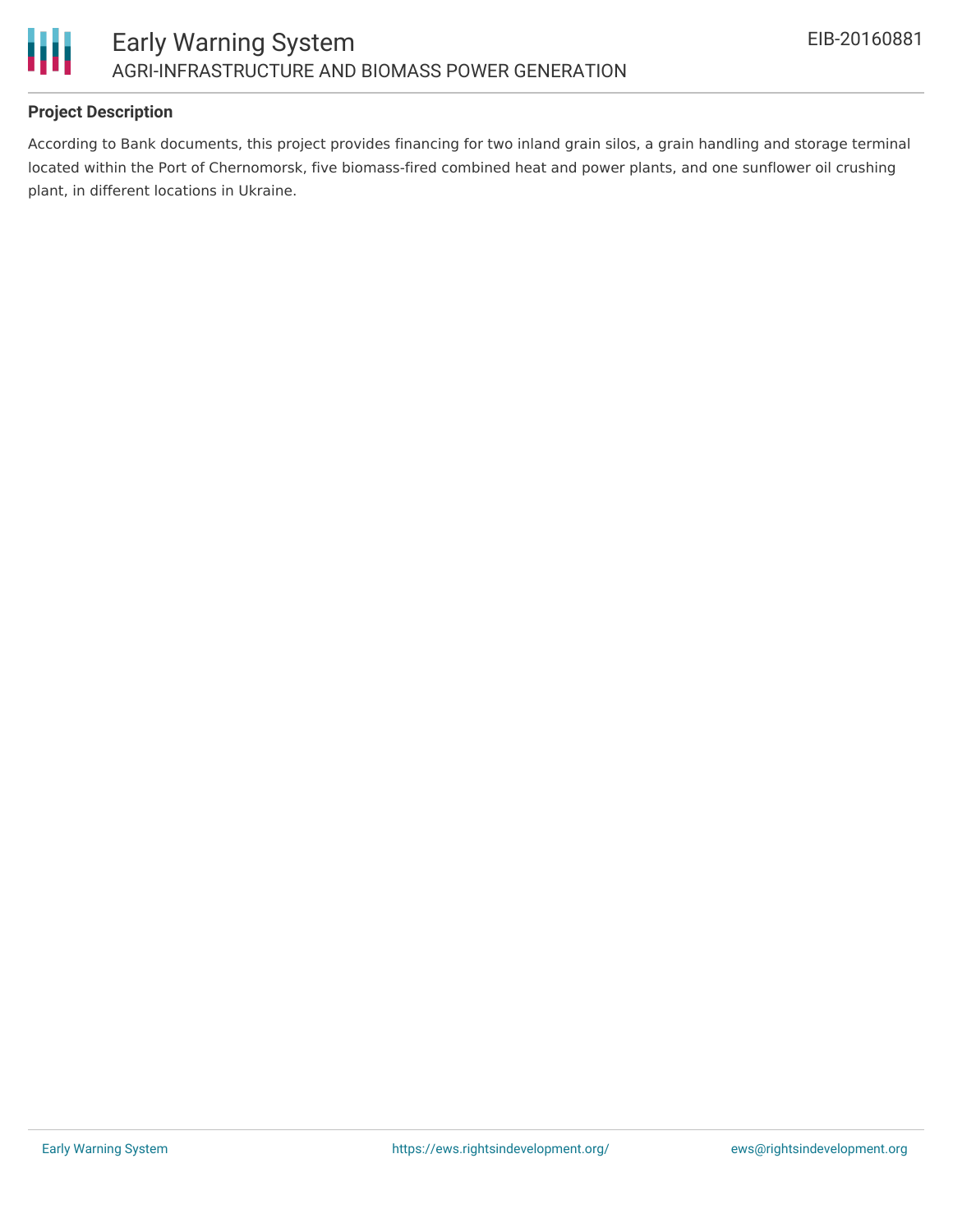

## **Investment Description**

European Investment Bank (EIB)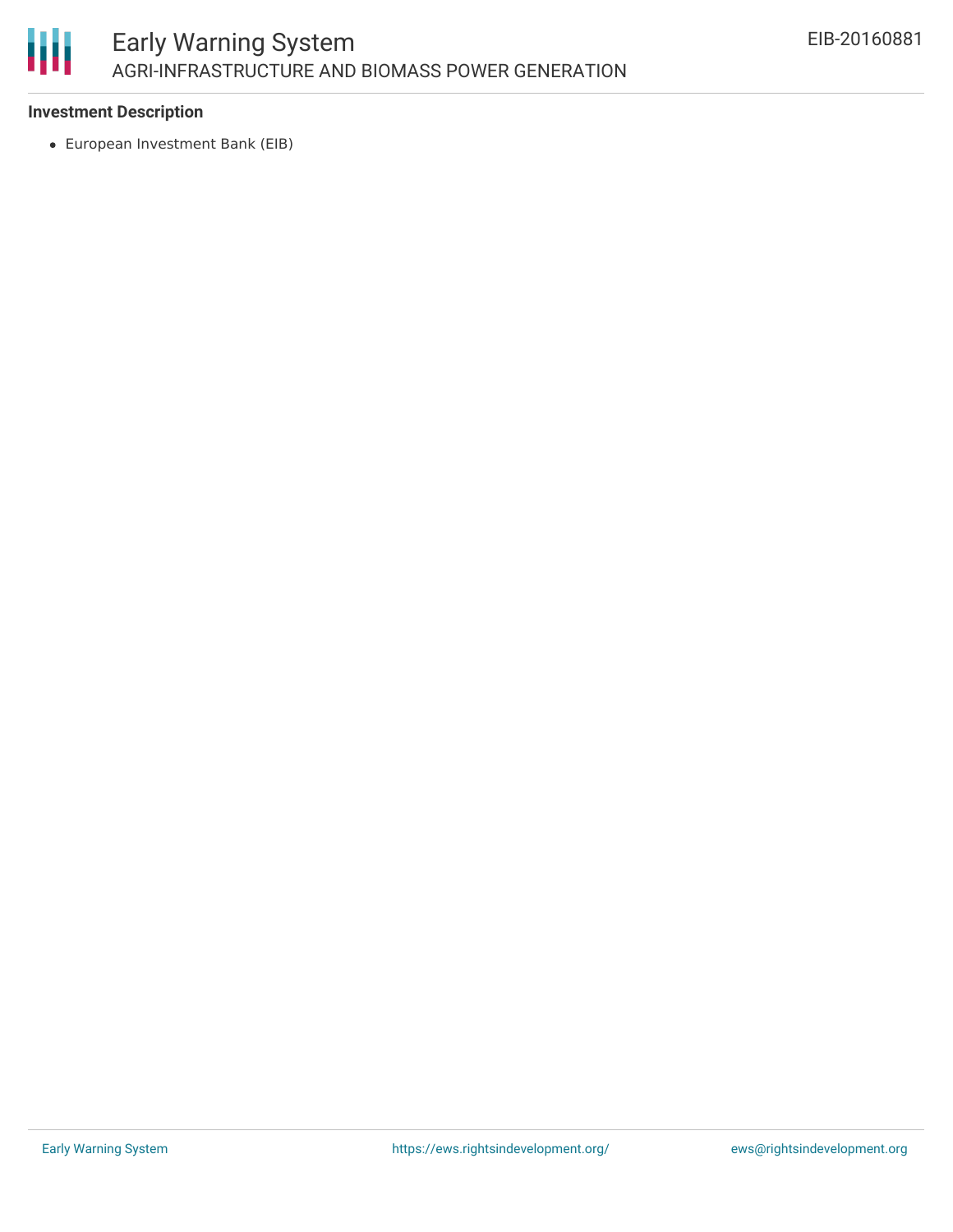

## **Private Actors Description**

Kernel Holding S.A. operates as a diversified agricultural company in the Black Sea region in Ukraine and Russia. The company operates through Bottled Sunflower Oil, Sunflower Oil Sold in Bulk, Export Terminals, Farming, Grain, and Silo Services segments.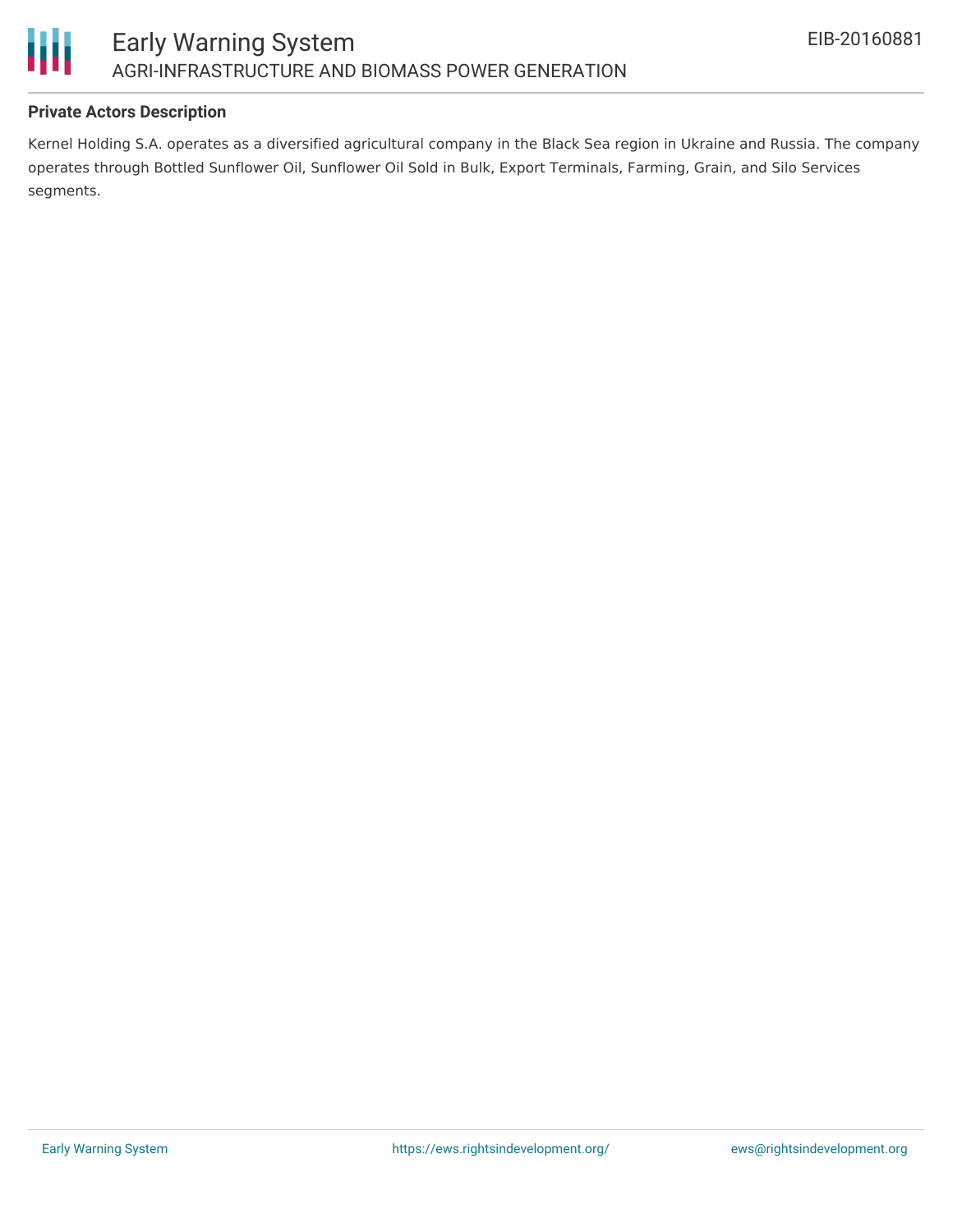

# 冊

## Early Warning System AGRI-INFRASTRUCTURE AND BIOMASS POWER GENERATION

| <b>Private Actor 1</b> | <b>Private Actor</b><br><sup>1</sup> Role | <b>Private Actor</b><br><b>Sector</b> | <b>Relation</b> | <b>Private Actor 2</b> | <b>Private Actor</b><br>2 Role | <b>Private Actor</b><br>2 Sector |
|------------------------|-------------------------------------------|---------------------------------------|-----------------|------------------------|--------------------------------|----------------------------------|
| $\sim$                 |                                           |                                       |                 | Kernel Holding S.A.    | Client                         |                                  |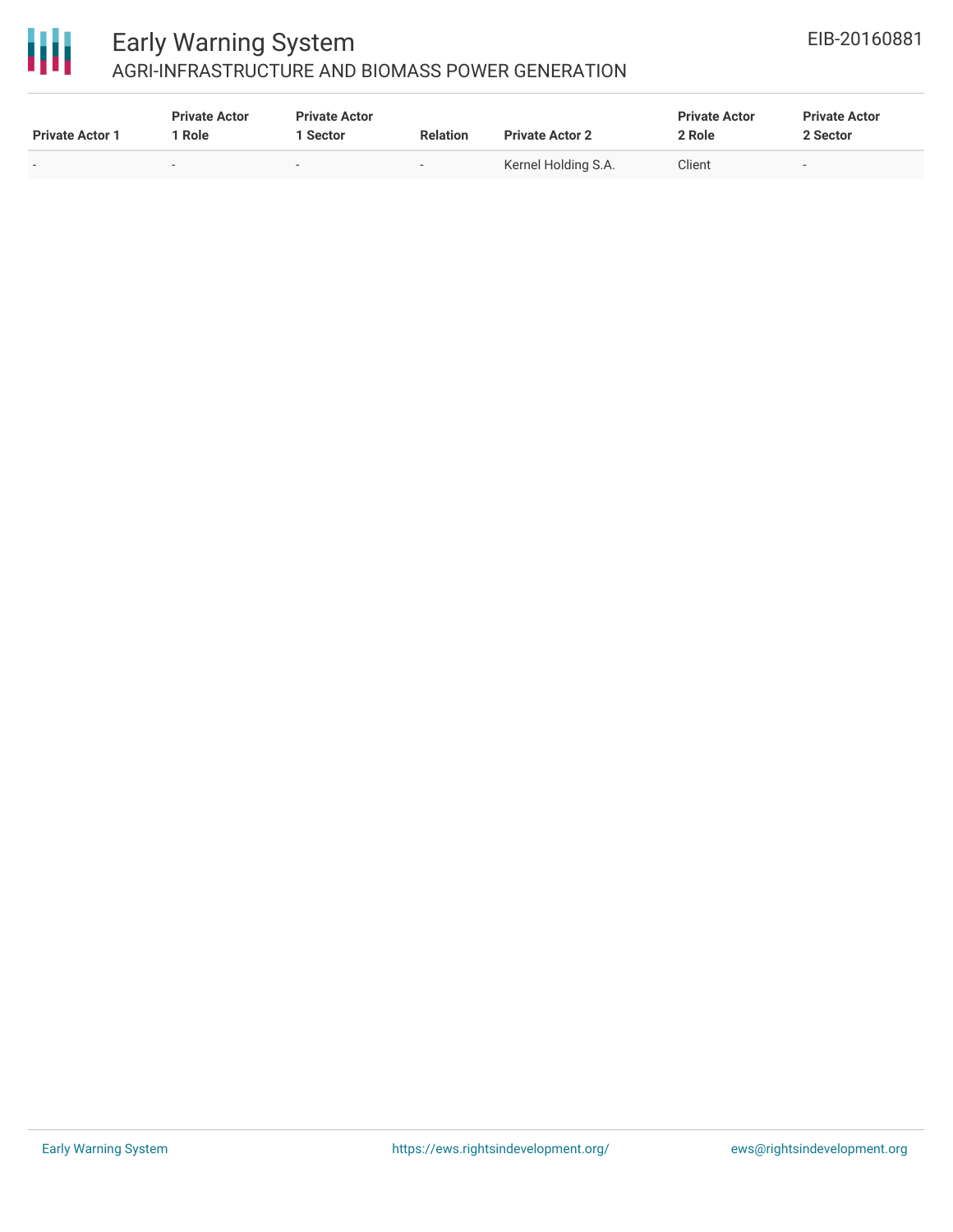

## **Contact Information**

No contact information provided at the time of disclosure.

### **ACCOUNTABILITY MECHANISM OF EIB**

The EIB Complaints Mechanism is designed to facilitate and handle complaints against the EIB by individuals, organizations or corporations affected by EIB activities. When exercising the right to lodge a complaint against the EIB, any member of the public has access to a two-tier procedure, one internal - the Complaints Mechanism Office - and one external - the European Ombudsman. A complaint can be lodged via a written communication addressed to the Secretary General of the EIB, via email to the dedicated email address complaints@eib.org, by completing the online complaint form available at the following address: http://www.eib.org/complaints/form, via fax or delivered directly to the EIB Complaints Mechanism Division, any EIB local representation office or any EIB staff. For further details, check:

http://www.eib.org/attachments/strategies/complaints\_mechanism\_policy\_en.pdf

When dissatisfied with a complaint to the EIB Complaints Mechanism, citizens can then turn towards the European Ombudsman. A memorandum of Understanding has been signed between the EIB and the European Ombudsman establishes that citizens (even outside of the EU if the Ombudsman finds their complaint justified) can turn towards the Ombudsman on issues related to 'maladministration' by the EIB. Note that before going to the Ombudsman, an attempt must be made to resolve the case by contacting the EIB. In addition, the complaint must be made within two years of the date when the facts on which your complaint is based became known to you. You can write to the Ombudsman in any of the languages of the European Union. Additional details, including filing requirements and complaint forms, are available at: http://www.ombudsman.europa.eu/atyourservice/interactiveguide.faces